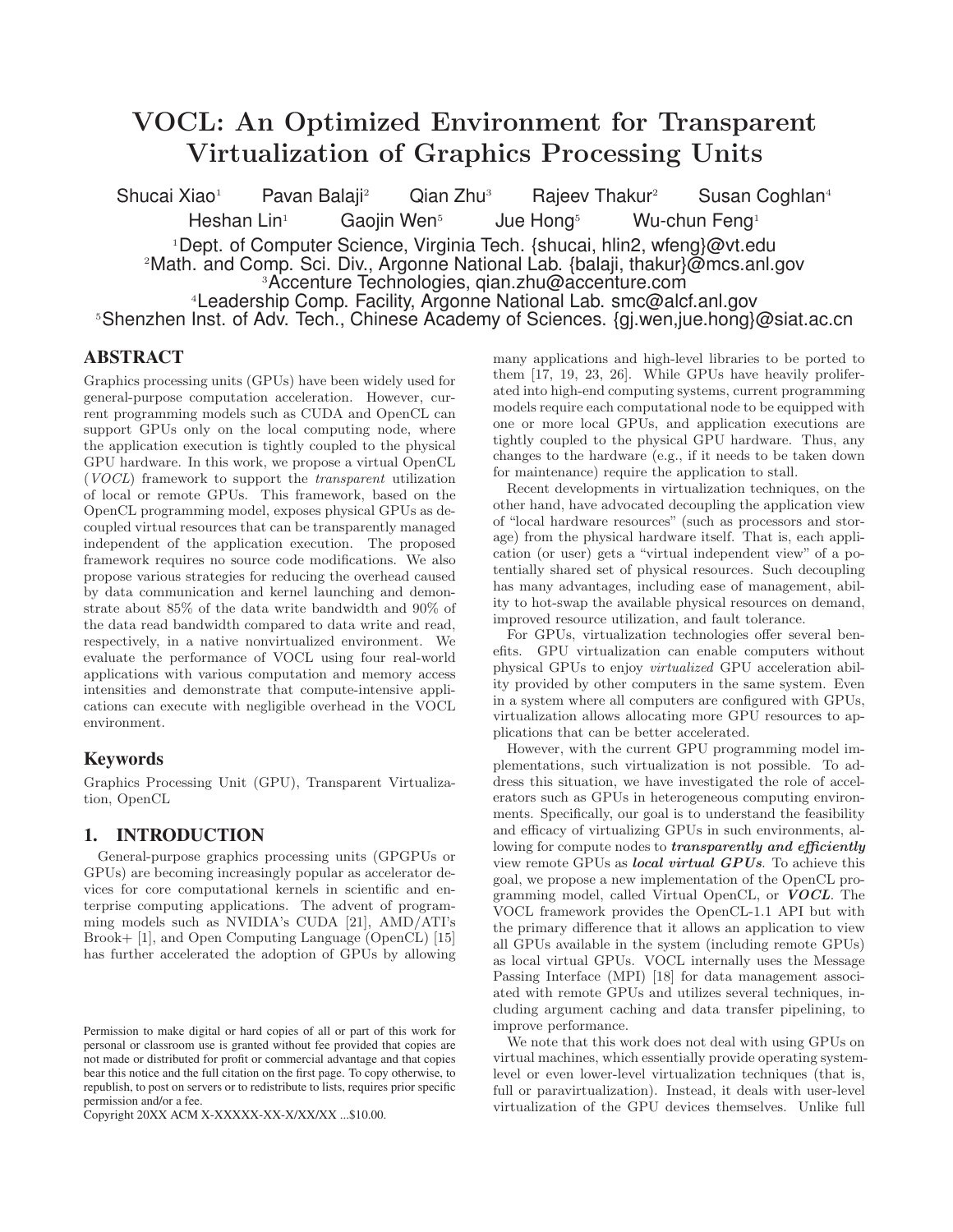

Figure 1: Transparent GPU virtualization

or para-virtualization using virtual machines, VOCL does not handle security and operating system-level access isolation. However, it does provide similar usage and management benefits, and the added benefit of being able to transparently utilize remote GPUs. As illustrated in Figure 1, VOCL allows a user to construct a virtual system that has, for example, 32 virtual GPUs, even though no physical machine in the entire system might have 32 collocated physical GPUs.

We describe here the VOCL framework as well as the optimizations to improve its performance, which is of great importance to virtual GPUs since performance improvements brought by the GPUs would otherwise be killed by overhead involved in the virtualization. We also present a detailed evaluation of the framework. This includes microbenchmark evaluation measuring data transfer overheads to and from GPUs associated with such virtualization. Also provided is a detailed profiling of overheads for various OpenCL functions. We evaluate our framework with several real application kernels, including SGEMM/DGEMM, N-body computations, matrix transpose kernels, and the computational biology Smith-Waterman application. We observe that for compute-intensive kernels (high ratio of computation required to data movement between host and GPU), VOCL's performance differs from native OpenCL's performance by only a small percentage. However, for kernels that are not compute-intensive (low ratio of computation required to data movement between host and GPU) and where the PCI-Express bus connecting the host processor to the GPU is already a bottleneck, such virtualization does have some impact on performance, as expected.

The rest of the paper is organized as follows. Section 2 provides an overview of the OpenCL programming model and the MPI standard. Sections 3 and 4 describe the VOCL framework, its implementation challenges, and the various performance optimization techniques we used. Section 5 presents the performance evaluation. Section 6 describes related work, and Section 7 presents our conclusions.

## **2. BACKGROUND**

In this section, we provide a brief overview of the OpenCL programming model and the MPI that VOCL uses internally for data communication.

#### **2.1 OpenCL Programming Model**

OpenCL [15] is a framework for programming heterogeneous computing systems. It provides functions to define and control the programming context for different platforms. It also includes a C-based programming language for writing kernels to be executed on different platforms such as the GPU, CPU, and Cell Broadband Engine (Cell/BE) [7]. A kernel is a special function called on the host and executed on the aforementioned device. Usually, the data-parallel and compute-intensive parts of applications are implemented as kernels to take advantage of the computational power of the various accelerators. A kernel consists of a few work groups, with each work group consisting of a few work items. In OpenCL, kernels use a different memory space from the host program and OpenCL provides API functions for data copy between host memory and device memory for kernel execution on the GPU.

In general, execution of a typical OpenCL program includes the following steps. The program first allocates OpenCL objects such as contexts, programs, command queues, device memories, etc, on the device. Then it copies kernel inputs to device memory and performs computation on the device. After kernel execution is completed, the program copies the results back to the host memory for program output. Finally, the program releases the OpenCL objects. Compared to programs executed on the traditional CPU processors, data copy is needed between host memory and device memory in OpenCL programs. As to the data-copy time, in compute-intensive programs, it can be negligible; while in programs requiring more data movement, such data copy can occupy a significant portion of the total program execution time.

The current implementations of the OpenCL programming model only provide capabilities to utilize accelerators installed locally on a compute node.

#### **2.2 Message Passing Interface**

The Message Passing Interface (MPI) [18] is the industry standard for parallel programming and is available on virtually every parallel computing platform. MPI provides a rich communication interface, including basic point-to-point sends and receives; collective operations; and asynchronous, one-sided data transfer operations. MPI also provides the ability to dynamically establish and destroy new communication channels between different MPI processes. For these reasons, we have selected MPI as the communication runtime system on which to construct VOCL. While the VOCL runtime utilizes MPI internally, the application need only utilize OpenCL to take advantage of VOCL.

# **3. VIRTUAL OPENCL ENVIRONMENT**

VOCL consists of the VOCL library on the local node and a VOCL proxy process on each remote node, as shown in Figure 2. The VOCL library exposes the OpenCL API to applications and is responsible for sending information about the OpenCL calls made by the application to the VOCL proxy using MPI, and returning the proxy responses to the application. The VOCL proxy is essentially a service provider for applications, allowing them to utilize GPUs remotely. The proxies are expected to be set up initially (for example, by the system administrator) on all nodes that would be providing virtual GPUs to potential applications. The proxy is responsible for handling messages from the VOCL library, executing the actual functionality on physical GPUs, and sending results back to the VOCL library. When an application wants to use a virtual GPU, its corresponding VOCL library would connect to the appropriate proxy, utilize the physical GPUs associated with the proxy, and disconnect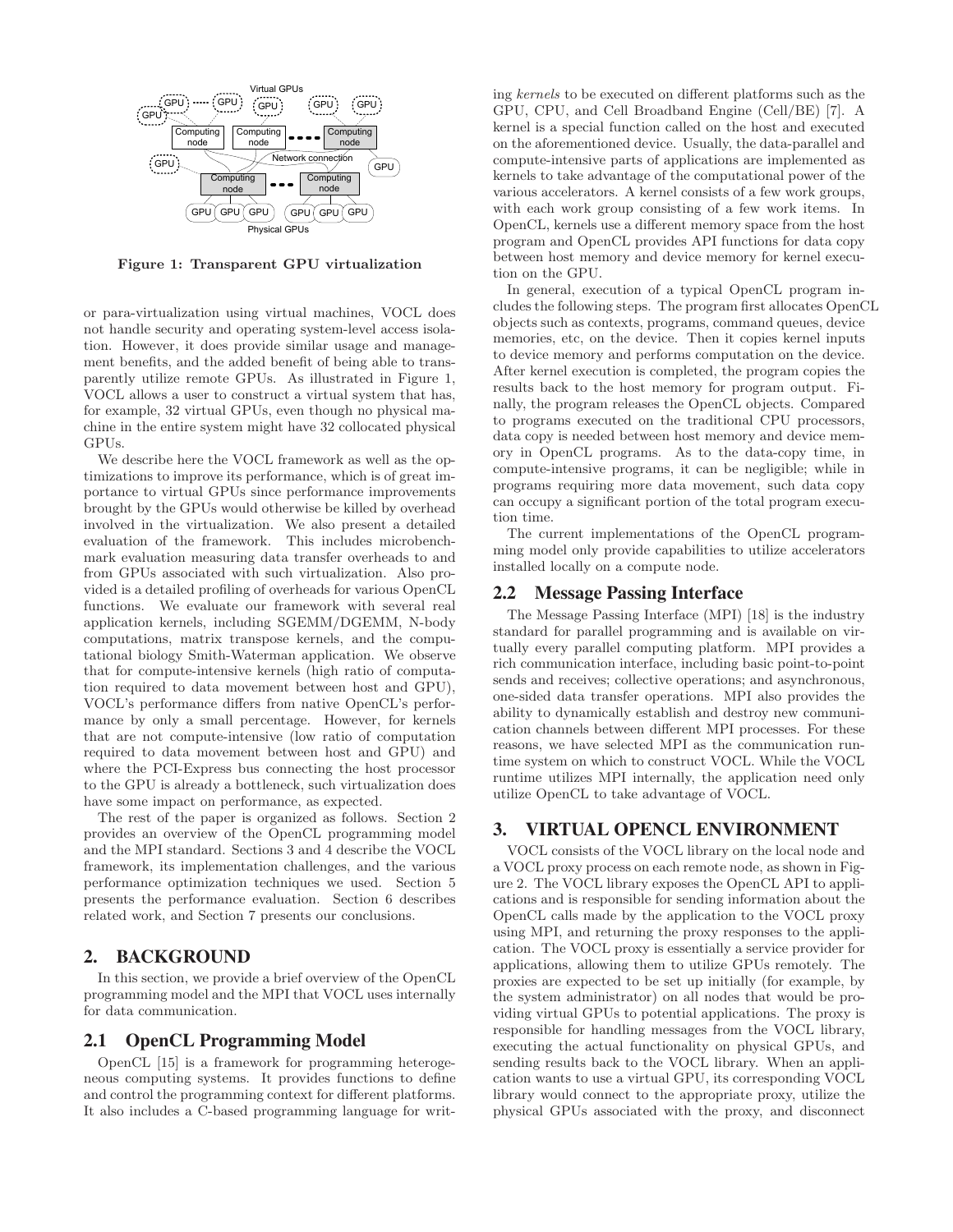when it is done.

We chose OpenCL as the programming model for two reasons. First, OpenCL provides general support for multiple accelerators (including AMD/ATI GPUs, NVIDIA GPUs, Intel accelerators, and the Cell/BE), as well as for generalpurpose multicore processors. By supporting OpenCL, our VOCL framework can support transparent utilization of varieties of remote accelerators and multicore processors. Second, OpenCL is primarily based on a library-based interface, rather than a compiler-supported user interface such as CUDA. Thus, a runtime library can easily implement the OpenCL interface without requiring to design a new compiler.



Figure 2: Virtual OpenCL framework

# **3.1 VOCL Library**

VOCL is compatible with the native OpenCL implementation available on the system with respect to its abstract programming interface (API) as well as its abstract binary interface (ABI). Specifically, since the VOCL library presents the OpenCL API to the user, all OpenCL applications can use it without any source code modification. At the same time, VOCL is built on top of the native OpenCL library available on the system and utilizes the same OpenCL headers on the system. Thus, applications that have been compiled with the native OpenCL infrastructure need only to be relinked with VOCL and do not have to be recompiled. Furthermore, if the native OpenCL library is a shared library and the application has opted to do dynamic linking of the library (which is the common usage mode for most libraries and default linker mode for most compilers), such linking can be performed at runtime just by preloading the VOCL library through the environment variable LD\_PRELOAD.

The VOCL library is responsible for managing all virtual GPUs exposed to the application. Thus, if the system has multiple nodes, each equipped with GPUs, the VOCL library is responsible for coordinating with the VOCL proxy processes on all these nodes. Moreover, the library should be aware of the locally installed physical GPUs and call the native OpenCL functions on them if they are available.

#### *3.1.1 VOCL Function Operations*

When an OpenCL function is called, VOCL performs the following operations.

- Check whether the physical GPU to which a virtual GPU is mapped is local or remote.
- If the virtual GPU is mapped to a local physical GPU, call the native OpenCL function and return.
- If the virtual GPU is mapped to a remote physical GPU, check whether the communication channels be-

tween applications and proxy processes have been connected. If not, call the MPI\_Comm\_connect() function to establish the communication channel.

- Pack the input parameters of the OpenCL functions into a structure and call MPI\_Isend() to send the message (referred to as control message) to the VOCL proxy. Here, a different MPI message tag is used for each OpenCL function to differentiate them.
- Call MPI\_Irecv() to receive output and error information from the proxy process, if necessary.
- Call MPI\_Wait() when the application requires completion of pending OpenCL operations (e.g., in blocking OpenCL calls or flush calls).

#### *3.1.2 VOCL Abstraction*

In OpenCL, kernel execution is performed within a hostdefined context, which includes several objects such as devices, program objects, memory objects, command queues, and kernels. A node can contain multiple devices; therefore, objects such as command queues need to be mapped onto a specific device before computation can be performed. As such, in environments where a node is equipped with multiple physical GPUs, to do this mapping, the OpenCL library includes additional information in each object that lets it identify which physical GPU the object belongs to. For example, when OpenCL returns a command queue (i.e., cl\_command\_queue), this object internally has enough information to distinguish which physical GPU the command queue resides on.



Figure 3: VOCL abstraction

With VOCL, since the physical GPUs might be located on multiple physical nodes, the VOCL library needs to coordinate with the native OpenCL library on multiple nodes (through the VOCL proxy). To this end, we propose another level of abstraction for the OpenCL object management. Specifically, we define an equivalent *VOCL object* for each OpenCL object as shown in Figure 3. Then for each OpenCL object, its handle is translated to a VOCL handle with a unique value even OpenCL handles share the same value. Together with the native OpenCL handle, the VOCL object contains additional information to identify which physical node (and thus, which native OpenCL library instance) an OpenCL object corresponds to.

When a VOCL handle is used, VOCL will first translate it to the OpenCL handle. Then it sends the OpenCL handle to the corresponding computing node based on the MPI communication information contained in the VOCL object. However, care must be taken when a memory handle is used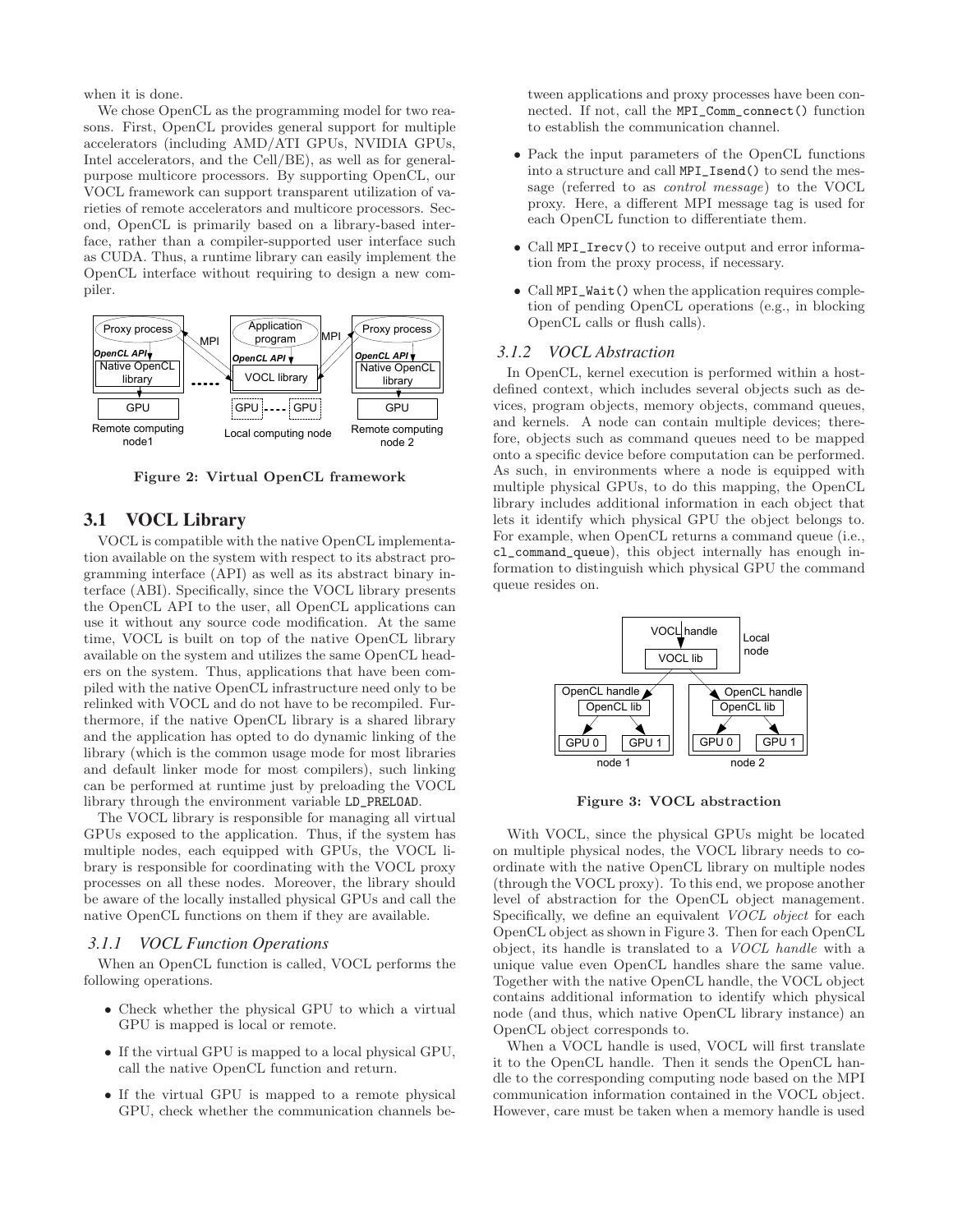as a kernel input. As we know, a kernel argument is set by calling the function

clSetKernelArg(cl\_kernel kernel, cl\_uint arg\_index, size\_t arg\_size, const void \*arg\_value) and the argument arg\_value should be a pointer to an OpenCL memory handle. But with the VOCL abstraction, arg\_value is a pointer to a VOCL handle, which is invalid for kernel execution. Moreover, from the arguments in the function clSetKernelArg(), it is impossible to figure out whether a kernel argument is a memory handle or not. To address this problem, we wrote a parser to parse the kernel source code and figure out the device memory arguments in the kernel<sup>1</sup>. As such, when clSetKernelArg() is called, VOCL can first translate a VOCL memory handle to an OpenCL memory handle based on the parser output. Then VOCL uses the OpenCL memory handle as input to the native OpenCL function clSetKernelArg(). In this way, kernel arguments can be set correctly.

# **3.2 VOCL Proxy**

The VOCL proxy is responsible for (1) receiving connection requests from the VOCL library to establish communication channels with each application process, (2) receiving inputs from the VOCL library and executing them on its local GPUs, (3) sending output and error codes to the VOCL library, and (4) destroying the communication channels after the program execution has completed.

#### *3.2.1 Managing Communication Channels*

Communication channels between the VOCL library and VOCL proxy are established and destroyed dynamically. Each proxy calls MPI\_Comm\_accept() to wait for connection requests from the VOCL library. When such a request is received, a channel is established between them, which is referred to as the control message channel. Once the application has completed utilizing the virtual GPU, the VOCL library sends a termination message to the proxy. Then MPI\_Comm\_disconnect() is called by both the VOCL library and the VOCL proxy to terminate the communication channel.

In the VOCL framework, each application can utilize GPUs on multiple remote nodes. Similarly, GPUs on a remote node can be used by multiple applications simultaneously. In addition, applications may start their execution at different times. Thus, the proxy should be able to accept connection request from application processes at any arbitrary time. To achieve this, we use an additional thread at the proxy that continuously waits for new incoming connection requests. When a connection request is received, this thread updates the communication channels such that messages sent by the VOCL library can be handled by the main proxy process, and the thread waits for the next connection request.

#### *3.2.2 Handling Native OpenCL Function Calls*

Once a control message channel is established between the VOCL proxy and the VOCL library, the proxy preposts buffers to receive control messages from the VOCL library (using nonblocking MPI receive operations). Each VOCL control message is only a few bytes large, so the buffers are preposted with a fixed maximum buffer size that is large enough for any control message. When a control message is received, it contains information on what OpenCL function needs to be executed as well as information about any additional input for the OpenCL function call. If any data needs to be transferred for the function call, the proxy posts additional receive buffers to receive this data from the VOCL library. It is worth noting that the actual data communication happens on a separate communicator to avoid conflicts with control messages; this communicator will be referred to as the data channel.

Specifically, for each control message, the proxy process performs the followed steps.

- When a control message is received, the corresponding OpenCL function is determined based on the message tag. Then the proxy process decodes the received message according to the OpenCL function. Depending on the specific OpenCL function, other messages may be received in the data channel as inputs for the function execution.
- Once all of the input data is available, the native OpenCL function is executed.
- Once the native OpenCL function completes, the proxy packs the output and sends it back to the VOCL library.
- If dependencies exist across different functions or if the current function is a blocking operation, the proxy waits for the current operation to finish and the result sent back to the VOCL library before the next OpenCL function is processed. On the other hand, if the OpenCL function is nonblocking, the proxy will send out the return code and continue processing other functions.
- Another nonblocking receive will be issued to replace the processed control message to receive additional control messages.

Since the number of messages received is not known beforehand, the proxy process uses an infinite loop waiting to receive messages. It is terminated by a message with a specific tag. Once the termination message is received, the loop is ended.

# **4. VOCL OPTIMIZATIONS**

The VOCL framework enables applications to utilize all GPUs in the same way to accelerate their execution. However, we should reduce the virtualization overhead to as little as possible, since otherwise, performance improvements brought by using virtual GPUs would be killed by such overhead. Since VOCL internally calls native OpenCL functions for local GPUs, overhead of using local GPUs is expected to be very little as shown later. Thus in the following, our optimization focuses on reducing the overhead of using remote GPUs.

Compared to local GPUs, function calls on remote GPUs need one more phase of data transfer between the local node and the remote node. Specifically, if a function is executed without reading or writing device memory, data transfer is performed only between local node and remote node for remote GPUs. On the other hand, if device memory reads or writes are performed in a function call, we should consider data transfer between local host memory and remote

<sup>&</sup>lt;sup>1</sup>This approach needs the kernel source code to be available.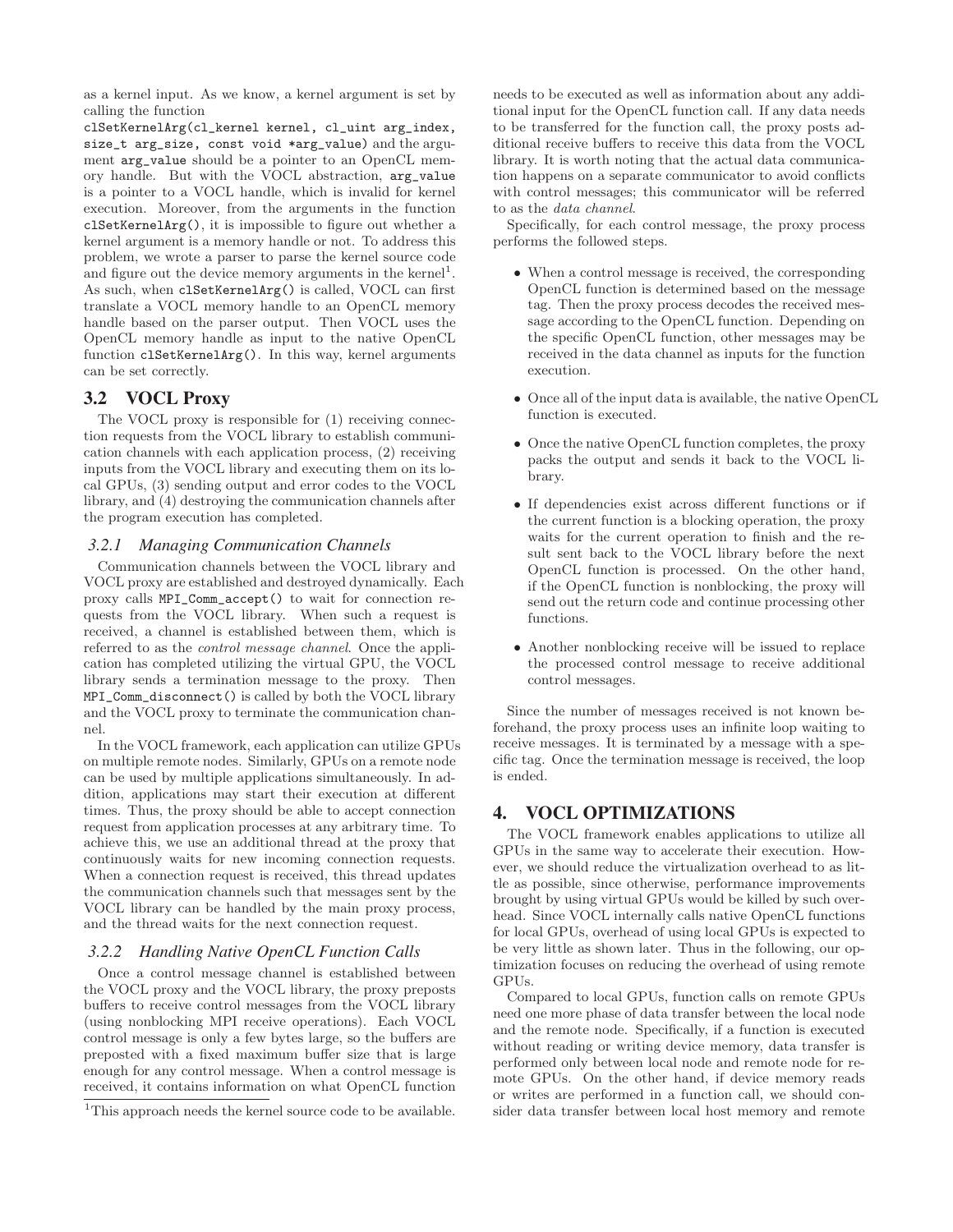device memory, which includes two phases – between local host memory and remote host memory and between remote host memory and remote GPU memory. In general, overhead of data transfer depends on the amount of data to be transferred, network bandwidth, as well as the times of data transfer.

In a typical OpenCL program, API functions for allocating and releasing OpenCL objects are called only a few times. Inputs and outputs of these functions are of tens of bytes. As a result, overhead of these functions is negligible in practice. But functions related to kernel execution (GPU memory read/write, kernel argument setting, and kernel launch) can cause significant overhead for program execution in some scenarios. According to the work of Gregg et al. [14], even when local GPUs are used, data transfer between host memory and device memory can be the bottleneck, which can make kernel execution take 2 to 50x longer than the GPU processing alone. With one more phase of data transfer for the remote GPU utilization, it is expected that data transfer will cause more overhead to program execution. Thus, optimizing such data transfer is of great importance in the remote GPU utilization.

To reduce these overheads, we have implemented three optimizations: (1) kernel argument caching to reduce the times of data transfer; (2) data transfer pipelining to improve the bandwidth between local host memory and GPU memory; and (3) modifications to error handling.

# **4.1 Kernel Argument Caching**

When remote GPUs are used, execution of functions without accessing GPU memory needs the data transfer only between local node and remote node and the amount of data is of tens of bytes in general. If these functions are called only a few times (e.g., OpenCL object allocation and release), the data transfer overhead involved in remote GPU utilization can be ignored. But if a function is called thousands of times, the overhead can be very large. One such function is the kernel argument set function clSetKernelArg(), which can be called thousands of times in some applications.

Table 1: Overhead (in ms) of kernel execution for utilization of remote GPUs

| <b>Function Name</b>          | Runtime<br>Local | Runtime<br>Remote | Overhead |
|-------------------------------|------------------|-------------------|----------|
| clSetKernelArg                | 4.33             | 420.45            | 416.12   |
| $clEnqueueND-$<br>RangeKernel | 1210.85          | 1316.92           | 106.07   |
| Total time                    | 1215.18          | 1737.37           | 522.19   |

In Table 1, we compare the kernel execution overhead for VOCL (using a remote GPU) vs. the native OpenCL library for aligning 6K base-pair sequences using the Smith-Waterman application [25, 27] on an NVIDIA Tesla M2070 GPU with the QDR InfiniBand as the network connection between different nodes. In this example, clSetKernelArg() has an overhead of 416.12 ms, which is 4x more than the kernel execution overhead (106.07ms). The reason is that this function is called more than 86,000 times (the kernel is called 12,288 times, and 7 parameters have to be set for each call). Though overhead of each function call is small, it causes significant overhead in total.

The basic idea of kernel argument caching is to combine

the message transfers for multiple clSetKernelArg() calls. Instead of sending one message for each call of clSetKernelArg(), we send kernel arguments to the remote node only once for every kernel launch, irrespective of how many arguments the kernel has. Since all arguments should be set before the kernel is launched, we just cache all the arguments locally at the VOCL library. When the kernel launch function is called, the arguments are sent to the proxy. The proxy performs two steps on being notified of the kernel launch: (1) it receives the argument message and sets the individual kernel arguments, and (2) it launches the kernel.

Table 2 shows the execution time of Smith-Waterman for aligning the same 6K base-pair sequences using our kernel argument caching approach. As we can see in the table, the execution time of clSetKernelArg() is reduced from 420.45 ms (Table 1) to 4.03 ms (Table 2). We notice a slight speedup compared with native OpenCL; the reason is that, in VOCL, arguments are cached in host memory and are not passed to the GPU immediately. We also notice a slightly higher overhead for the kernel execution time (increase from 1316.92 ms to 1344.01 ms), which is due to the additional kernel argument data passed to the proxy within this call. On the whole, the total kernel execution time decreases from 1737.37 ms to 1348.04 ms, or by  $(1737.37 - 1348.04)/1737.37 = 22.41\%$ .

Table 2: Overhead (in ms) of kernel execution with kernel argument caching optimization

| <b>Function Name</b>            | Native<br>OpenCL | <b>VOCL</b><br>remote | Overhead |
|---------------------------------|------------------|-----------------------|----------|
| clSetKernelArg                  | 4.33             | 4.03                  | $-0.30$  |
| $clEnqueue N$ D-<br>RangeKernel | 1210.85          | 1344.01               | 133.17   |
| Total time                      | 1215.18          | 1348.04               | 132.71   |

## **4.2 Data Transfer Pipelining**

Two types of data need to be transferred between the VOCL library and the VOCL proxy for remote GPU utilization. The first type is the input arguments to OpenCL functions without GPU memory accesses involved; This type of data is transferred from the local host memory to the remote host memory. The size of such input arguments is generally of a few hundred bytes and the transfer cannot be started in one function until execution of its previous functions is completed. Their data transfers cause negligible overhead and pipelining them brings no useful benefits for program execution.

The second type is the GPU memory accesses, in which data are transferred from the local host memory to the remote GPU memory. This type of data transfer has two stages: (1) between the VOCL library and the VOCL proxy and (2) between the VOCL proxy and the GPU. In a naive implementation of VOCL, these two stages would be serialized and buffers to store the data are dynamically allocated and released in the proxy. Such an implementation, though simple, has two primary problems. First, there is no pipelining of the data transfer between the two stages. In another word, for each data chunk, the second stage can be started only after the first stage is finished. Moreover, transfer of a data chunk cannot be started until transfers of its previous data chunks are completed as shown in Figure 4. Second,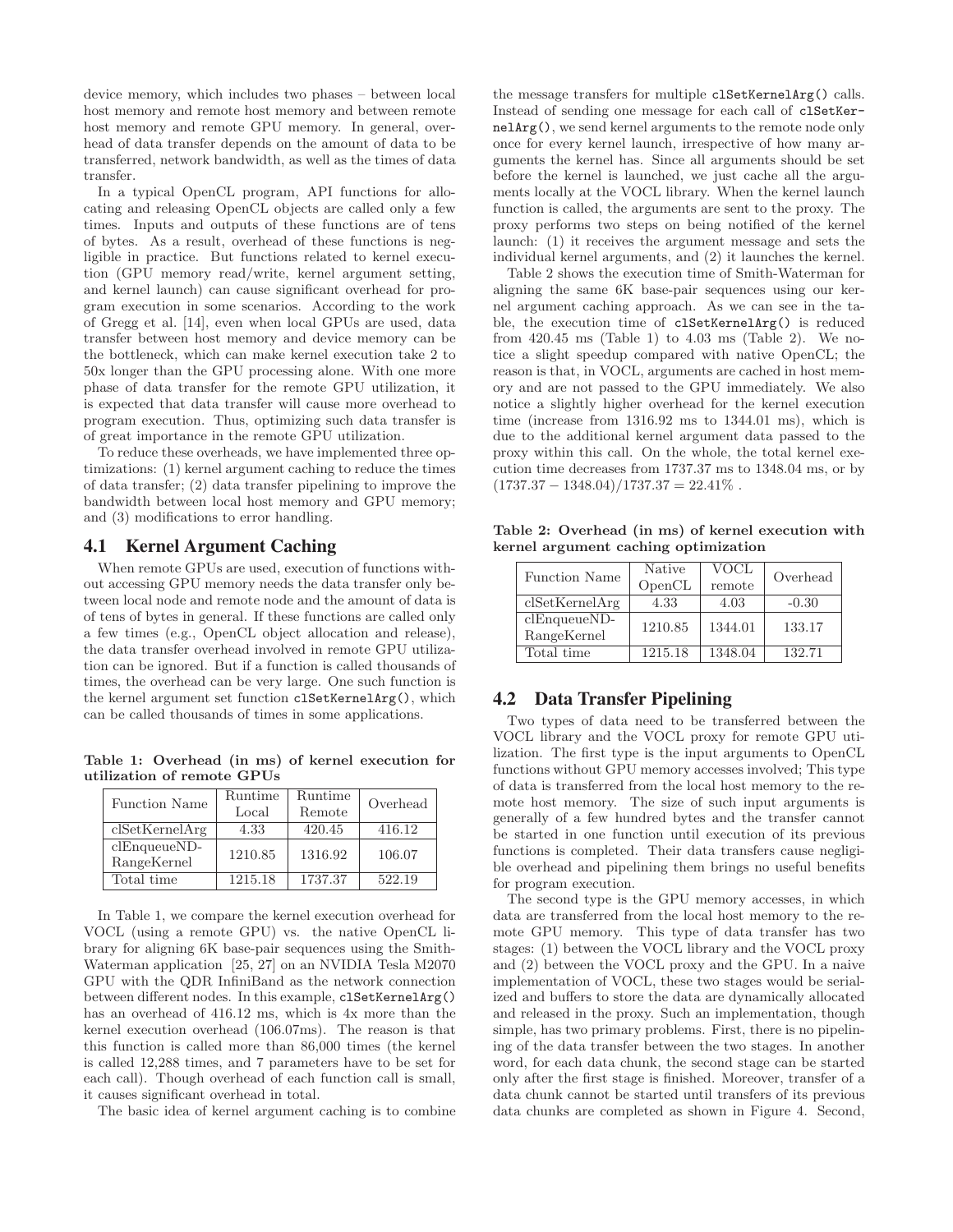

(a) Blocking Write to the GPU Memory



(b) Blocking Read from the GPU Memory

Figure 4: Blocking data transmission scenarios

since the temporary buffer used for storing data in the proxy is dynamically allocated and freed, this buffer is not statically registered with the local GPU device and has to be registered for each data transfer;<sup>2</sup> this causes additional loss of performance.

In order to optimize the data transfer overhead within VOCL, we designed a data pipelining mechanism with statically registered buffer pool for data storage in the proxy. Specifically, with pipeline, the first stage transfer of one data chunk can be done concurrently with the second stage transfer of another as shown in Figure 5. As to the buffer pool, each buffer is of size B bytes and is statically allocated and maintained in the proxy. As such, it does not encounter the buffer allocation or buffer registration overheads that we face in the nonpipelined approach. When the VOCL library needs to write some user data to the GPU, it segments this data into blocks of size at most  $B$  bytes, and transfers them to the VOCL proxy as a series of nonblocking sends. The VOCL proxy, on receiving each block, initiates the transfer of that data block to the GPU. The read operation is similar, but in the opposite direction. Figure 6 illustrates this buffer pool model utilized in VOCL. In the example shown, data segments 1 and 2 are smaller than the maximum size of each buffer in the buffer pool. Thus, they are transmitted as contiguous blocks. Data segment 3, however, is larger than the maximum size, and hence is segmented into smaller blocks. Since the number of buffers in the pool is limited, we reuse buffers in a circular fashion. Note that before we reuse a buffer, we have to ensure that the previous data transfers (both from the network transfer as well as the GPU transfer) have completed. The number of buffers available in the pool dictates how often we need to wait for such completion, and thus has to be carefully configured.

We also note that, at the VOCL proxy, the tasks of sending/receiving data from the VOCL library, and writing/reading data from the GPU, are performed by two different threads. This allows each thread to perform data movement





(b) Nonblocking Read from the GPU Memory

Figure 5: Nonblocking data transmission scenarios



Figure 6: Buffer pool on proxy processes

in a dedicated manner without having to switch between the network communication and GPU communication. This approach allowed us to further improve the data transfer performance by a few percent.

## **4.3 Error Return Handling in Nonblocking Operations**

Most OpenCL functions provide a return code to the user: either CL\_SUCCESS or an appropriate error code. Such return values, however, are tricky for VOCL to handle, especially for nonblocking operations. The OpenCL specification does not define how error codes are handled for nonblocking operations. That is, if the GPU device is not functional, is a nonblocking operation that tries to move data to the GPU expected to return an error?

While the OpenCL specification does not describe the return value in such cases, current OpenCL implementations do return an error. For VOCL, however, since every OpenCL operation translates into a network operation, significant overhead can occur for nonblocking operations if the VOCL library has to wait until the OpenCL request is transferred over the network, a local GPU operation is initiated by the VOCL proxy, and the return code sent back.

We believe this is an oversight in the OpenCL specification, since all other specifications or user documents that we are aware of (including MPI, CUDA, and InfiniBand) do not require nonblocking operations to return such errors the corresponding wait-for-completion operation can return these errors at a later time. In our implementation, therefore, we assume this behavior and return such errors during the corresponding wait operation.

 $^2\mbox{All}$  hardware devices require host memory to be registered, which includes pinning virtual address pages from swapping out, as well as caching virtual-to-physical address translations on the device.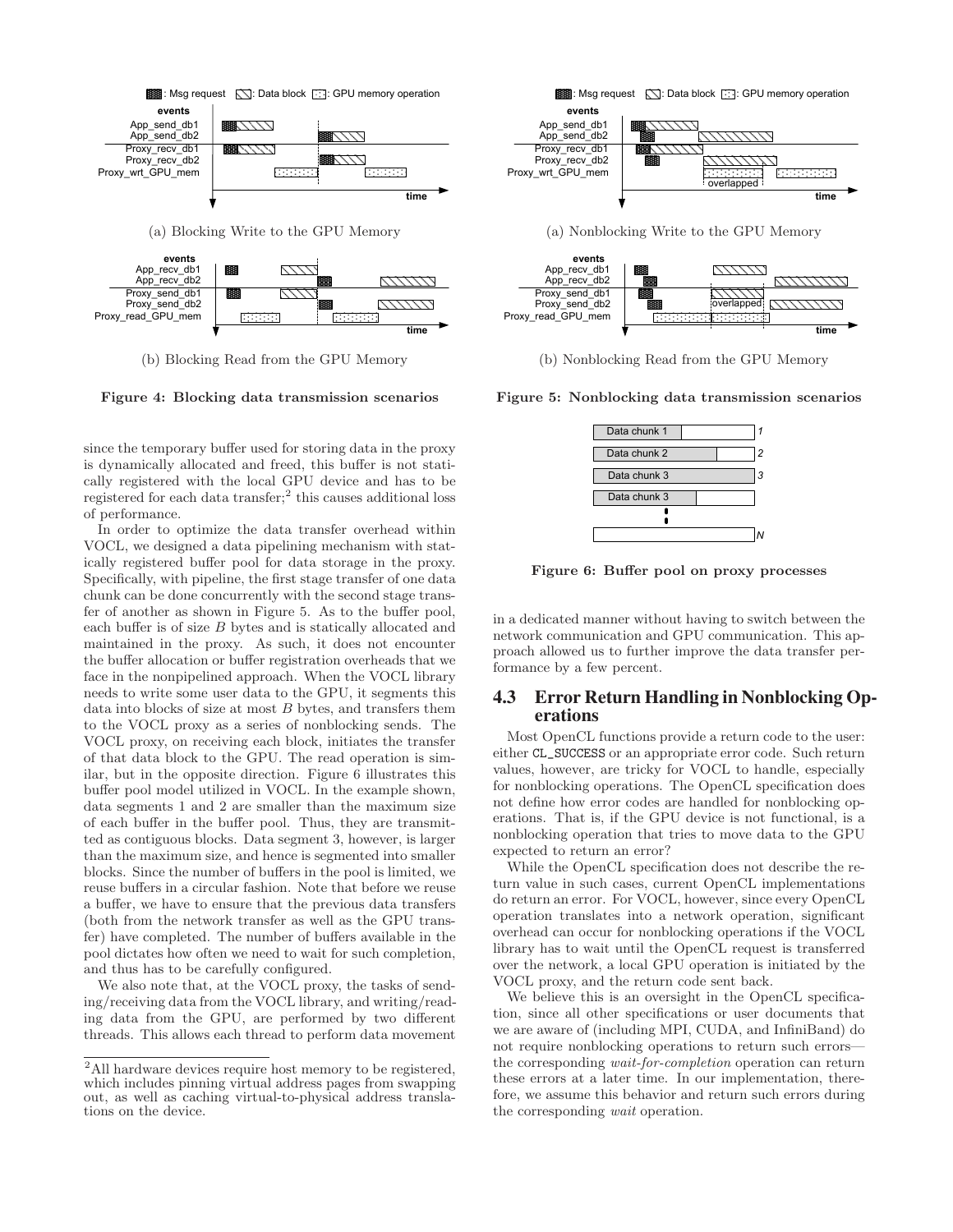# **5. EXPERIMENTAL EVALUATION**

In this section, we evaluate the efficiency of the proposed VOCL framework. First, we analyze the overhead of individual OpenCL operations with VOCL and the bandwidth increase brought by the data transfer pipelining. Then, we quantitatively evaluate the VOCL framework with several application kernels: SGEMM/DGEMM, matrix transpose, n-body [22], and Smith-Waterman [25, 27].

The compute nodes used for our experiments are connected with QDR InfiniBand. Each node is installed with two Magny-cours AMD CPUs with host memory of 64 GB and two NVIDIA Tesla M2070 GPUs each with 6 GB global memory. The two GPU cards are installed on two different PCIe slots, one of which shares the PCIe bandwidth with the InfiniBand adapter as shown in Figure 7. The computing nodes are installed with the Centos Linux operating system and the CUDA 3.2 toolkit. We use the MVAPICH2 [20] MPI implementation. Each of our experiments was conducted three times and the average is reported.

| CPU0 |             | CPU1 proxy   CPU2    |            |  | CPU3 <i>program</i> |  |
|------|-------------|----------------------|------------|--|---------------------|--|
| PCIe |             | PCIe                 | PCIe       |  | IPCIe               |  |
| GPU0 | GPU1        | InfiniBand GPU2 GPU3 |            |  | InfiniBand          |  |
|      | Remote node |                      | Local node |  |                     |  |

Figure 7: GPU configuration and the scenario for the bandwidth test

## **5.1 Microbenchmark Evaluation**

In this section, we study the overhead of various individual OpenCL operations using the SHOC benchmark suite [8] and a benchmark suite developed within our group.

#### *5.1.1 Initialization/Finalization Overheads*

In this section, we study the performance of initializing and finalizing OpenCL objects within the VOCL framework. Overhead of these functions are mainly caused by the transfer of function parameters as described in Section 4.2. These functions and their overhead are listed in Table 3. As we can notice in the table, for most functions, the overhead caused by VOCL is minimal. The one exception to this is the clGetPlatformIDs() function which has the overhead of 402.68 ms. The reason for this overhead is that clGetPlatformIDs() is typically the first OpenCL function executed by the application in order to query the platform. Therefore, the VOCL framework performs most of its initialization during this function, including setting up the MPI communication channels as described in Section 3.

The total overhead caused by all the initialization and finalization functions together is a few hundred milliseconds. However, this overhead is a one-time overhead unrelated to the total program execution time. Thus, in practice, for any program that executes for a reasonably long time (e.g., a few tens of seconds), these overheads play little role in the noticeable performance of VOCL.

#### *5.1.2 Performance of Kernel Execution on the GPU*

Kernel execution on the GPU would be the same no matter which host processor launches the kernel. Thus, utilizing remote GPUs via VOCL should not affect the kernel execution on the GPU card. By evaluating VOCL with the SHOC

Table 3: Overhead of OpenCL API Functions for Resource Initialization/Release (Unit: ms)

| <b>Function Name</b>              | <b>Native</b><br>OpenCL | VOCL<br>(remote) | Overhead |
|-----------------------------------|-------------------------|------------------|----------|
| clGetPlatformIDs                  | 50.84                   | 453.52           | 402.68   |
| clGetDeviceIDs                    | 0.002                   | 0.173            | 0.171    |
| clCreateContext                   | 253.28                  | 254.11           | 0.83     |
| clCreateCommandQueue              | 0.018                   | 0.044            | 0.026    |
| $clCreateProgrami-$<br>WithSource | 0.009                   | 0.042            | 0.033    |
| $cl$ BuildProgram                 | 488.82                  | 480.90           | $-7.92$  |
| clCreateBuffer                    | 0.025                   | 0.051            | 0.026    |
| clCreateKernel                    | 0.019                   | 0.030            | 0.011    |
| clReleaseKernel                   | 0.003                   | 0.012            | 0.009    |
| clReleaseMemObj                   | 0.004                   | 0.011            | 0.007    |
| clReleaseProgram                  | 0.375                   | 0.291            | $-0.084$ |
| clReleaseCmdQueue                 | 0.051                   | 0.059            | 0.008    |
| clReleaseContext                  | 177.47                  | 178.43           | 0.96     |

microbenchmark [8], we verified that the maximum flops, onchip memory bandwidth, and off-chip memory bandwidth are the same as native OpenCL. These results are not provided here because they show no useful difference in performance.

## *5.1.3 Data Transfer between Local Host Memory and GPU Memory*

In this section, we measure the data transfer bandwidth increase brought by our pipelining mechanism and the bandwidth achieved for GPU write and read operations using VOCL. The experiment is performed with different message sizes. For each message size, a window of 32 messages is issued in a nonblocking manner, followed by a flush operation to wait for their completion. The bandwidth is calculated as the amount of data transferred per second. A few initial "warm up" iterations are skipped from the timing loop.

Figure 8 shows the performance of native OpenCL, VOCL when using a local GPU (legend "VOCL (local)"), VOCL with the pipelining mechanism when using a remote GPU (legend "VOCL (remote, pipeline)"), and VOCL without pipelining for remote GPUs (legend "VOCL (remote, nopipeline)"). Native OpenCL uses only the local GPU. Two scenarios are shown—bandwidth between CPU3 and GPU0 (Figures  $8(c)$  and  $8(d)$ ) and between CPU3 and GPU1 (Figures  $8(a)$  and  $8(b)$ ; see Figure 7. In our experiments, the VOCL proxy is bound to CPU1. For native OpenCL, the application process is bound to CPU1.

As shown in the figures, when remote GPUs are used, the pipelining mechanism significantly increases the data transfer bandwidth for all message sizes. Compared to the bandwidth without pipelining, data transfer bandwidth is almost doubled. This is important for GPU computing since data transfer between host memory and device memory can cause large overhead in some applications [14].

Compare the bandwidth in the above various scenarios, VOCL-local has no degradation in performance as compared to native OpenCL, as expected. VOCL-remote, however, has some degradation in performance because of the additional overhead of transmitting data over the network. As the message size increases, the bandwidth increases for native OpenCL as well as VOCL (both local and remote). But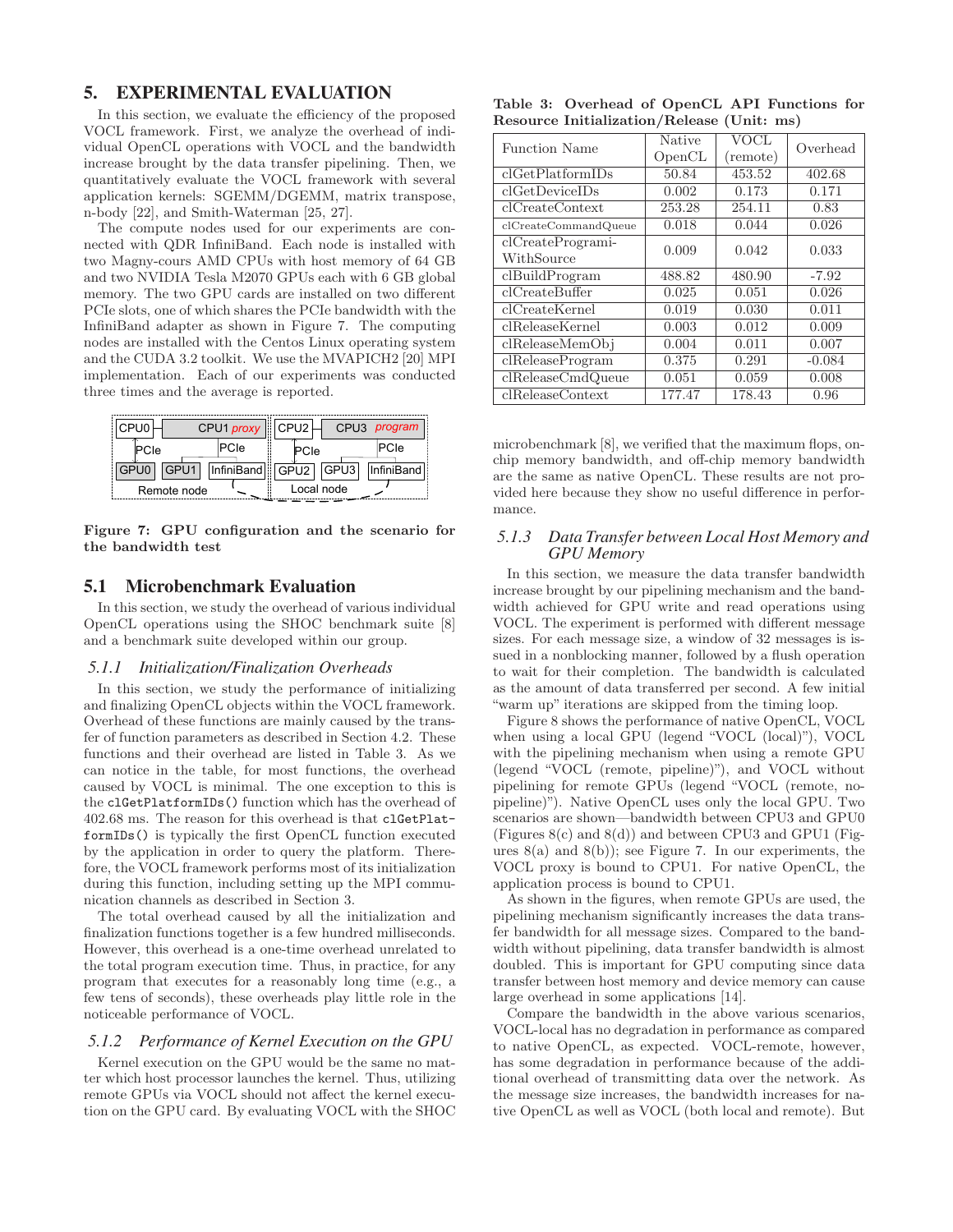

(a) Bandwidth from Host Memory to Device Memory (Local transfer is from CPU1 to GPU1 and remote transfer is from CPU3 to GPU1.)



(c) Bandwidth from Host Memory to Device Memory (Local transfer from **CPU1** to **GPU0** and remote transfer is from CPU3 to GPU0.)



(b) Bandwidth from Device Memory to Host Memory (Local transfer is from GPU1 to CPU1 and remote is from GPU1 to CPU3.)



(d) Bandwidth from Device Memory to Host Memory (Local transfer is from GPU0 to CPU1 and remote transfer is from GPU0 to CPU3.)

Figure 8: Bandwidth between host memory and device memory for nonblocking data transfer

VOCL-remote saturates at a bandwidth of around 10-25% lesser than that of native OpenCL if the pipelining mechanism is used. Comparing the bandwidth between GPU0 and GPU1, we notice that the absolute bandwidth of native OpenCL as well as VOCL (local and remote) is lesser when using GPU0 as compared to GPU1. The reason for this behavior is that data transfer between CPU1 and GPU0 requires additional hops compared to transfer between CPU1 and GPU1, causing some drop in performance. This lower absolute performance also results in lesser difference between VOCL-remote (with data transfer pipelining) and native OpenCL (10% performance difference, as compared to the 25% difference when transmitting from CPU1 to GPU1). The results for reading data from the GPU are similar.

We also note that the shared PCIe between the network adapter and GPU1 does not degrade performance because for most communication the direction of data transfer to/from the network and to/from the GPU does not conflict. Specifically, when the application is writing data to the GPU, the proxy needs to read the data from the network and write it to the GPU. Similarly, when the application is reading data from the GPU, the proxy needs to read the data from the GPU and write it to the network. Since PCIe is a bidirectional interconnect, data transfers in opposite directions do not share the bandwidth. This allows transfers to/from GPU1 to achieve a higher bandwidth as compared with GPU0. Consequently, the performance difference for VOCL is higher for GPU1 than for GPU0.

For the remaining results, we use GPU1 with data transfer pipelined because of the higher absolute performance it can achieve.

## **5.2 Evaluation with Application Kernels**

In this section, we evaluate the efficiency of the VOCL framework using four application kernels: SGEMM/DGEMM, n-body, matrix transpose and Smith-Waterman. Table 4 shows the computation and memory access complexities for these four kernels. The first two kernels, SGEMM/DGEMM and n-body, can be classified as compute-intensive based on their computational requirements, while the other two require more data movement.

Table 4: Computation and the amount of memory transferred between host memory and device memory of the four applications. The value  $n$  corresponds to matrix dimensions in matrix multiplication and transpose, the number of bodies in nbody, and the length of the input sequence in Smith-Waterman. "Memory size" also corresponds to the amount of data transferred between host and device memories for kernel execution.

| Application Kernels | Computation | Memory Size |
|---------------------|-------------|-------------|
| SGEMM/DGEMM         |             |             |
| N-body              |             |             |
| Matrix transpose    |             |             |
| Smith-Waterman      |             |             |

The difference in computational intensity of these four kernels is further illustrated in Figure 9, where the percentage of time spent on computation for each of these kernels is shown. As we can see in the figure, the n-body kernel spends almost 100% of its time computing. SGEM-M/DGEMM spend a large fraction of time computing, and this fraction increases with increasing problem size. Matrix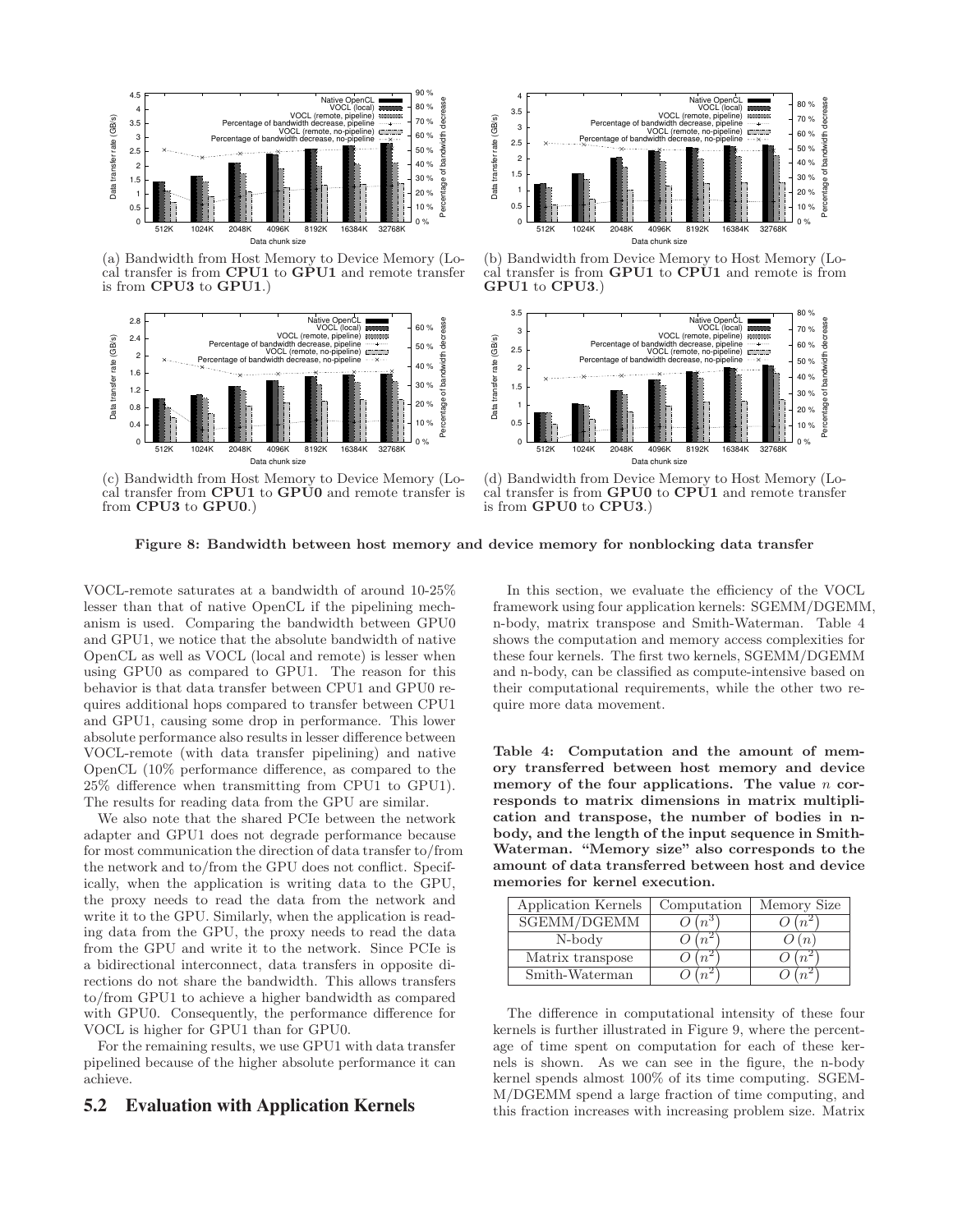transpose spends a very small fraction of time computing. While Smith-waterman spends a reasonable amount of time computing (70-80%), most of the computational kernels it launches are very small kernels which, as we will discuss later, are harder to optimize because of the large number of small message transfers they trigger.



Figure 9: Percentage of the kernel execution time in the single precision case

Next we evaluate the overhead of program execution time with different problem sizes. Recall that the program execution time in this experiment includes the data transfer time, kernel argument setting, and kernel execution. We ran both the single-precision and double-precision implementations of all application kernels, except Smith-Waterman since sequence alignment scores are usually stored as integers or single-precision floats in practice. We ran multiple problem instances in a nonblocking manner to pipeline data transfer and kernel execution. After we issue all nonblocking function calls, the OpenCL function clFinish() is called to ensure that all computation and data transfer has completed before measuring the overall execution time.

Figure 10 shows the performance and the overhead of the application kernels for single precision computations. We notice that the performance of native OpenCL is almost identical to that of VOCL-local; this is expected as VOCL does very little additional processing (e.g., translation between OpenCL and VOCL handles) in this case. For VOCL-remote, however, the performance depends on the application. For compute-intensive algorithms, the overhead of VOCL is very small; 1-4% for SGEMM and nearly zero for n-body. This is because for these applications the total execution time is dominated by the kernel execution. For SGEMM, we further notice that the overhead decreases with increasing problem size. This is because the computation time for SGEMM increases as  $O(N^3)$  while the amount of data that needs to be transferred only increases as  $O(N^2)$ ; thus, the computation time accounts for a larger percentage of the overall execution time for larger problem sizes as shown in Figure 9.

For algorithms that need more data movement, the overhead of VOCL is higher. For matrix transpose, for example, this is between 20-55%, which is expected because it spends a large fraction of its execution time in data transfer (based on Figure 9, matrix transpose spends only 7% of its time computing). With VOCL-remote, this data has to be transmitted over the network causing significant overhead. For Smith-Waterman, the overhead is much higher and closer to 150%. This is because of two reasons. First, since the VOCL proxy is a multi-threaded process, the MPI implementation has to be initialized to support multiple threads. It is well known in the MPI literature that multi-threaded MPI implementations can add significant overhead in performance, especially for small messages [3, 4, 9, 13]. Second, Smith-Waterman relies on a large number of kernel launches for a given amount of data [27]. For a 1K sequence alignment, for example, more than 2000 kernels are launched causing a large number of small messages to be issued, which, as mentioned above, cause a lot of performance overhead. We verified this by artificially initializing the MPI library in single-threaded mode and noticed that the overhead with VOCL comes down to around 35% by doing so.<sup>3</sup>

Figure 11 shows the performance and the overhead of the application kernels for double precision computations. The observed trends for double precision are nearly identical to the single-precision cases. This is because the amount of data transferred for double precision computations is double that of the single precision computations; and on the NVIDIA Tesla M2070 GPUs, the double precision computations are about twice as slow as the single precision computations. Thus, both the computation time and the data transfer time double and result in no relative difference. On other architectures, such as the older NVIDIA adapters where the double precision computations were much slower than the single precision computations, we expect this balance to change and the relative overhead of VOCL to reduce since time percentage of kernel execution will be higher than that on the Tesla M2070.

# **5.3 Multiple Virtual GPUs**

OpenCL allows applications to query for the available GPUs and distribute their problem instances on them. Thus, with native OpenCL, an application can query for all the local GPUs and utilize them. With VOCL, on the other hand, the application would have access to all the GPUs in the entire system; thus, when the application executes the resource query function, it looks like it has a very large number of GPUs.

In this section, we perform experiments with a setup that has 16 compute nodes, each with 2 local GPUs; thus, with VOCL, it would appear to the applications that they have 32 local (virtual) GPUs. In this environment, the application can distribute its work on 32 GPUs instead of the 2 GPUs that it would use with the native OpenCL. Figure 12 shows the total speedup achieved with 1, 2, 4, 8, 16, and 32 virtual GPUs utilized. Same as the overhead evaluation in Section 5.2, we assign multiple problem instances to each GPU in the nonblocking way, then call the function clFinish() to wait for their completion. With one and two GPUs, only local GPUs are used. In other cases, two of the GPUs are local, and the remaining GPUs are remote.

As shown in the figure, for compute-intensive applications such as SGEMM and n-body, the speedup can be significant; for instance, with 32 GPUs, the overall speedup of n-body is about 31-fold. For SGEMM, the overall speedup is 11.5 (some scalability is lost because of the serialization of the data transfer through a single network link). For data-

<sup>3</sup>Note that, in this case, the VOCL proxy can accept only one connection request each time it is started. After an application finishes its execution and disconnects the communication channel, we would need to restart the proxy process for the next run; a process that is unusable in practice. We only tried this approach to understand the overhead of using a multi-threaded vs. single-threaded MPI implementations.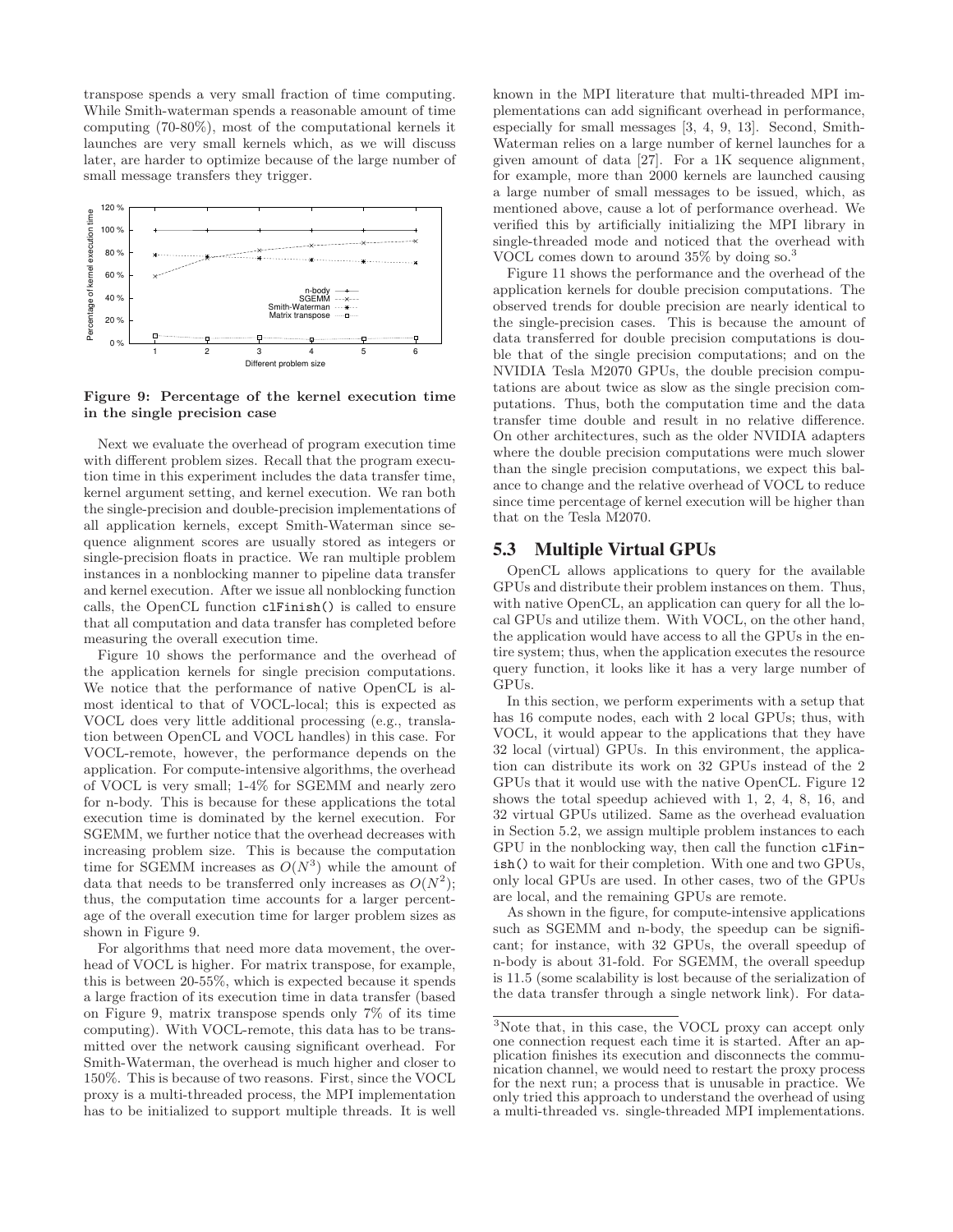

Figure 10: Overhead in total execution time for single-precision computations



Figure 11: Overhead in total execution time for double-precision computations



Figure 12: Performance improvement with multiple virtual GPUs utilized (single precision)

intensive applications such as matrix transpose and Smith-Waterman, on the other hand, there is almost no performance improvement; in fact, the performance degrades in some cases. For the matrix transpose, the reason for this behavior is that most of the program execution time is for data transfer between the host memory and the device memory. As data transfer is serialized to different GPUs, program execution still takes approximately the same amount of time as with the single GPU case. As to the Smith-Waterman, as shown in the previous section, utilization of remote GPUs can cause significant overhead. When part of the work is performed on remote GPUs, it is possible that overall performance is worse than the single GPU case.



Figure 13: Performance improvement with multiple virtual GPUs utilized (double precision)

Figure 13 illustrates a similar experiment, but for doubleprecision computations. Again, we notice similar trends as single precision computations because there is no relative difference in data transfer time and computation time between the single-precision and double-precision applications,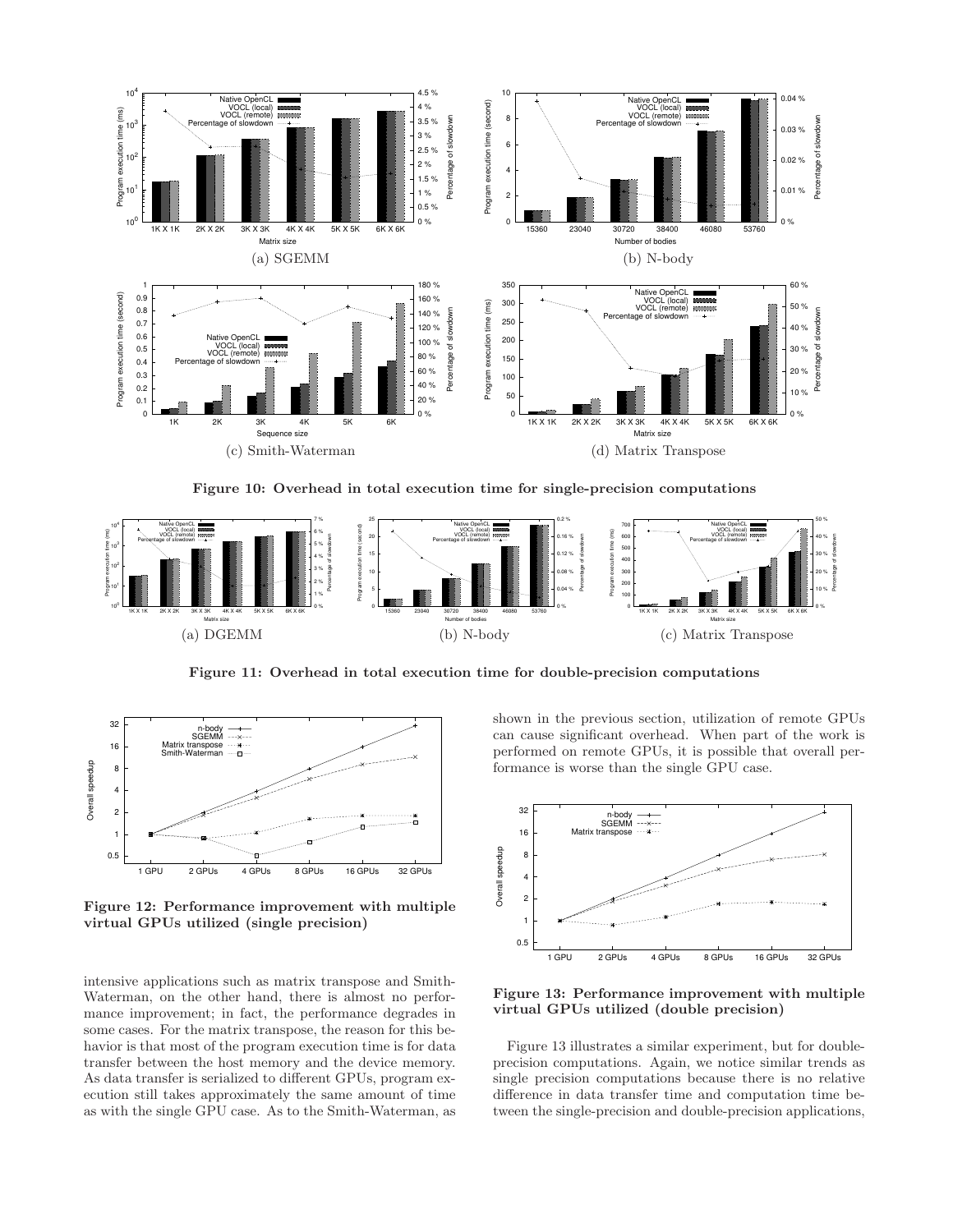as explained above.

# **6. RELATED WORK**

Several researchers have studied GPU virtualization and data transfer between computing nodes and GPUs.

Lawlor et al. proposed the cudaMPI library, which provides an MPI-like message-passing interface for data communication across different GPUs [16]. They compared the performance of different approaches for inter-GPU data communication and suggested various data transfer strategies. Their work is complementary to VOCL and can be adopted in our framework for efficient data transfer.

Athalye et al. designed and implemented a preliminary version of GPU-Aware MPI (GAMPI) for CUDA-enabled device-based clusters [2]. It is a C library with an interface similar to MPI, allowing application developers to visualize an MPI-style consistent view of all GPUs within a system. With such API functions, all GPUs, local or remote, in a cluster can be used in the same way. This work provides a general approach for using both local and remote GPUs. However, their solution requires invoking GPUs in a way different from the CUDA or OpenCL programming models, and thus is nontransparent. In comparison, our framework supports both local and remote GPUs without any source code modification.

Duato et al. [10, 11, 12] presented a GPU virtualization middleware that makes remote CUDA-compatible GPUs available to all compute nodes in a cluster. They implemented the software on top of TCP sockets to ensure portability over commodity networks. Similar to the work by Athalye et al., API functions have to be called explicitly for data transfer between the local node and the remote node. Thus, additional efforts are needed to modify the GPU programs to use their virtualization middleware. Further, this work requires all CUDA kernels to be separated into a different file, so this file can be shipped to the remote node and executed. This is a fundamental limitation of trying to utilize remote GPUs with the CUDA programming model, because of its dependency on a compiler. With OpenCL, on the other hand, the compilation of the computational kernel is embedded into the runtime library thus allowing such virtualization to be done transparently.

Shi et al. [24] proposed a framework that allows high performance computing applications in virtual machines to benefit from GPU acceleration, where a prototype system was developed on top of KVM and CUDA. This work considers OS-level virtualization of GPUs installed locally, and the overhead comes from the usage of virtual machines. Therefore, GPUs that can be used in vCUDA are restricted by local GPUs. In contrast, our VOCL framework provides the transparent utilization of both local and remote GPUs. Overhead in VOCL applies only to remote GPUs, which comes from data transfer between the local and remote nodes.

Barak et al. [6] provided a framework to transparently use cluster-based GPUs based on the MOSIX [5]. This framework implements the same functionality as VOCL. However, VOCL is distinct in the following aspects: 1) In MOSIX, an API proxy is used by each application on the local node for resource management to use all GPUs. As such, significant overhead is caused, even for local GPUs. In contrast, VOCL does not need such an API proxy and it calls the native OpenCL functions directly for local GPUs. As a result,

the same performance as the native OpenCL library can be achieved on local GPUs. 2) The MOSIX framework does not consider the overhead of data transfer between host memory and device memory. However, data transfer can slow down the program execution on local GPUs by 2 to 50x in some applications [14]. For remote GPUs, it is expected that this overhead becomes even more and application performance can be further impacted. If the data transfer is not optimized, it is possible performance improvements brought by the GPU will be killed. To this end, our VOCL framework optimizes the data transfer between host memory and device memory and it can achieve 80% - 90% of the data transfer bandwidth of the native OpenCL. 3) The VOCL framework is designed to be a true virtualization framework, rather than simple wrappers to execute regular OpenCL functions. One aspect of these functionalities is its ability to perform live migration of "virtual GPUs" between different physical GPUs in a cluster.

In summary, the proposed VOCL framework provides a unique and interesting enhancement to the state-of-art in GPU virtualization.

# **7. CONCLUDING REMARKS**

GPUs have been widely adopted to accelerate generalpurpose applications. However, the current programming models, such as CUDA and OpenCL, can support usage of GPUs only on local computing nodes. In this work, we proposed an optimized environment to support the transparent virtualization of GPUs, which in turn allows applications to use local and remote GPUs as if they were installed locally. In this environment, we proposed several mechanisms to reduce the overhead for virtualization. Also, we studied the overhead of the VOCL framework using various microbenchmarks as well as four application kernels with various compute and memory access intensities.

## **8. ACKNOWLEDGEMENTS**

This work is supported in part by the U.S. Department of Energy under Contract DE-AC02-06CH11357, NSF grant CSR 0916719, the National Natural Science Foundation of China (Grant No. Y046021001, 60903116), and the Shenzhen Science and Technology Foundation (Grant No. ZYC201006130310A, JC200903170443A).

# **9. REFERENCES**

- [1] AMD/ATI. Stream Computing User Guide. April 2009. http://developer.amd.com/gpu\_assets/ Stream\_Computing\_User\_Guide.pdf.
- [2] A. Athalye, N. Baliga, P. Bhandarkar, and V. Venkataraman. GAMPI is GPU Aware MPI - A CUDA Based Approach, May 2010. http: //www.cs.utexas.edu/~pranavb/html/index.html.
- [3] P. Balaji, D. Buntinas, D. Goodell, W. Gropp, and R. Thakur. Toward Efficient Support for Multithreaded MPI Communication. In Proc. of the 15th EuroPVM/MPI, September 2008.
- [4] P. Balaji, D. Buntinas, D. Goodell, W. Gropp, and R. Thakur. Fine-Grained Multithreading Support for Hybrid Threaded MPI Programming. International Journal of High Performance Computing Applications (IJHPCA), 24(1):49–57, 2009.